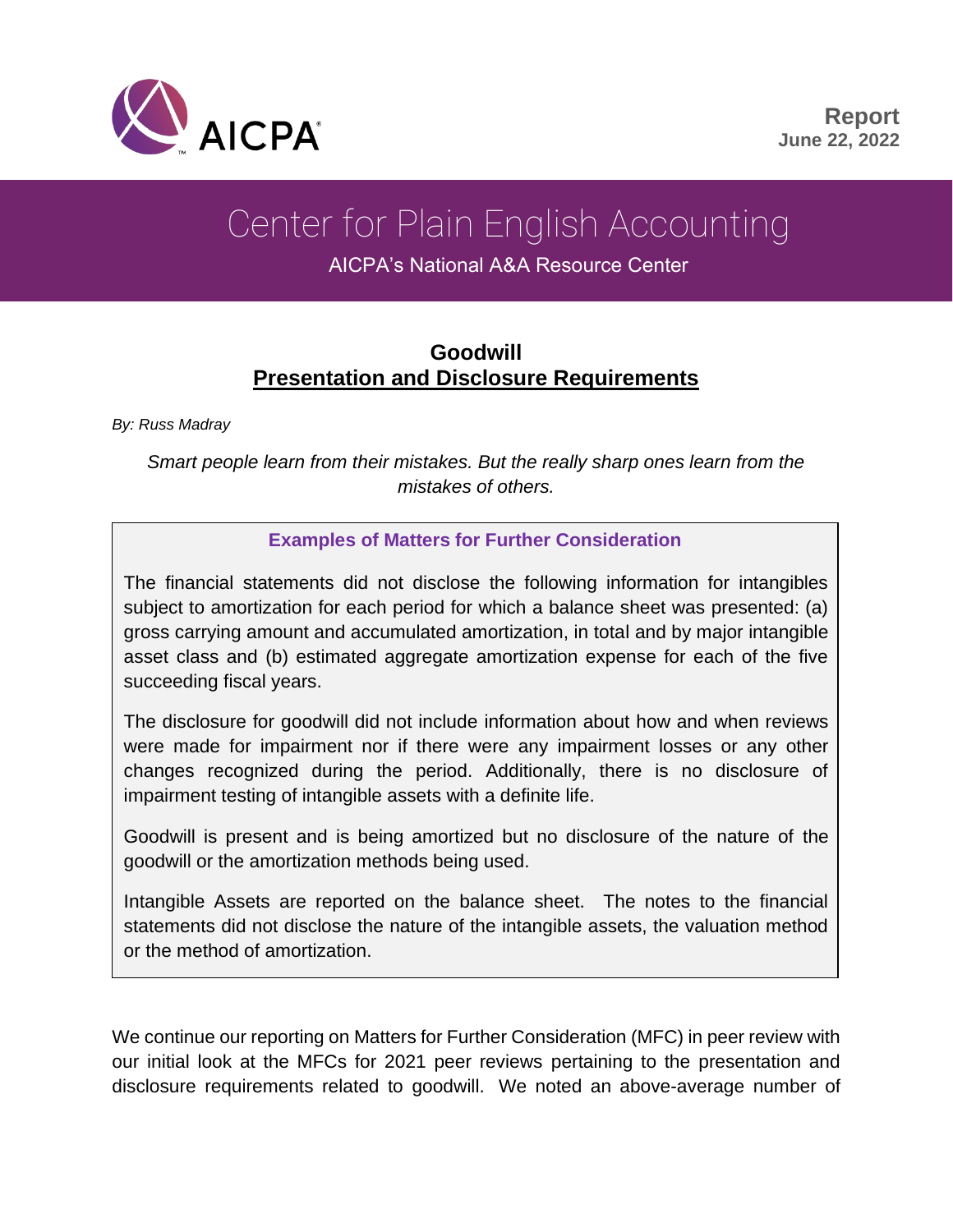MFCs related to goodwill disclosures, specifically. Financial Accounting Standards Board *Accounting Standards Codification* (FASB ASC) 350, *Intangibles—Goodwill and Other*, provides guidance for presentation and disclosure of goodwill.

Illustrative disclosures presented in this report are not a substitute for the original authoritative accounting guidance. Accountants and practitioners are urged to refer directly to applicable authoritative pronouncements to help ensure compliance with required disclosure standards. The CPEA is not providing assurance that these illustrative disclosures comply with authoritative pronouncements and are not recommending or endorsing these examples.

#### Accounting Alternatives

U.S. generally accepted accounting principles (U.S. GAAP) allows private companies and not-for-profit (NFP) organizations to make two accounting policy elections (referred to as accounting alternatives) to simplify subsequent accounting for goodwill. These elections, in turn, impact the types of disclosures that are required related to goodwill.

The first accounting alternative, among other things, allows private companies and NFPs to amortize goodwill acquired in a business combination or in an acquisition by an NFP and to use a simplified one-step impairment test (referred to as the goodwill amortization accounting alternative). The application of the goodwill amortization accounting alternative is optional, meaning that eligible private companies and NFPs can continue to follow the guidance applicable to public business entities (PBEs) if they so choose.

In 2021, the FASB provided a second accounting alternative that allows private companies and NFPs to assess whether triggering events for goodwill impairment under FASB ASC 350-20 have occurred only as of the end of their annual reporting period or interim reporting period if they report more frequently (referred to as the goodwill triggering event evaluation accounting alternative). Once again, the application of this accounting alternative is optional, meaning that eligible private companies and NFPs can continue to follow the goodwill impairment guidance applicable to PBEs.

*CPEA Observation:* Eligible entities can elect either the goodwill amortization accounting alternative or the triggering event evaluation accounting alternative, regardless of whether they have elected to apply the other alternative.

Importantly, private companies and NFPs that have adopted the goodwill amortization accounting alternative have different disclosure requirements than PBEs. Section 1 of this report addresses the disclosure requirements for those entities that have adopted the accounting alternatives. Section 2 addresses the disclosure requirements for PBEs and other entities that have not adopted the accounting alternatives.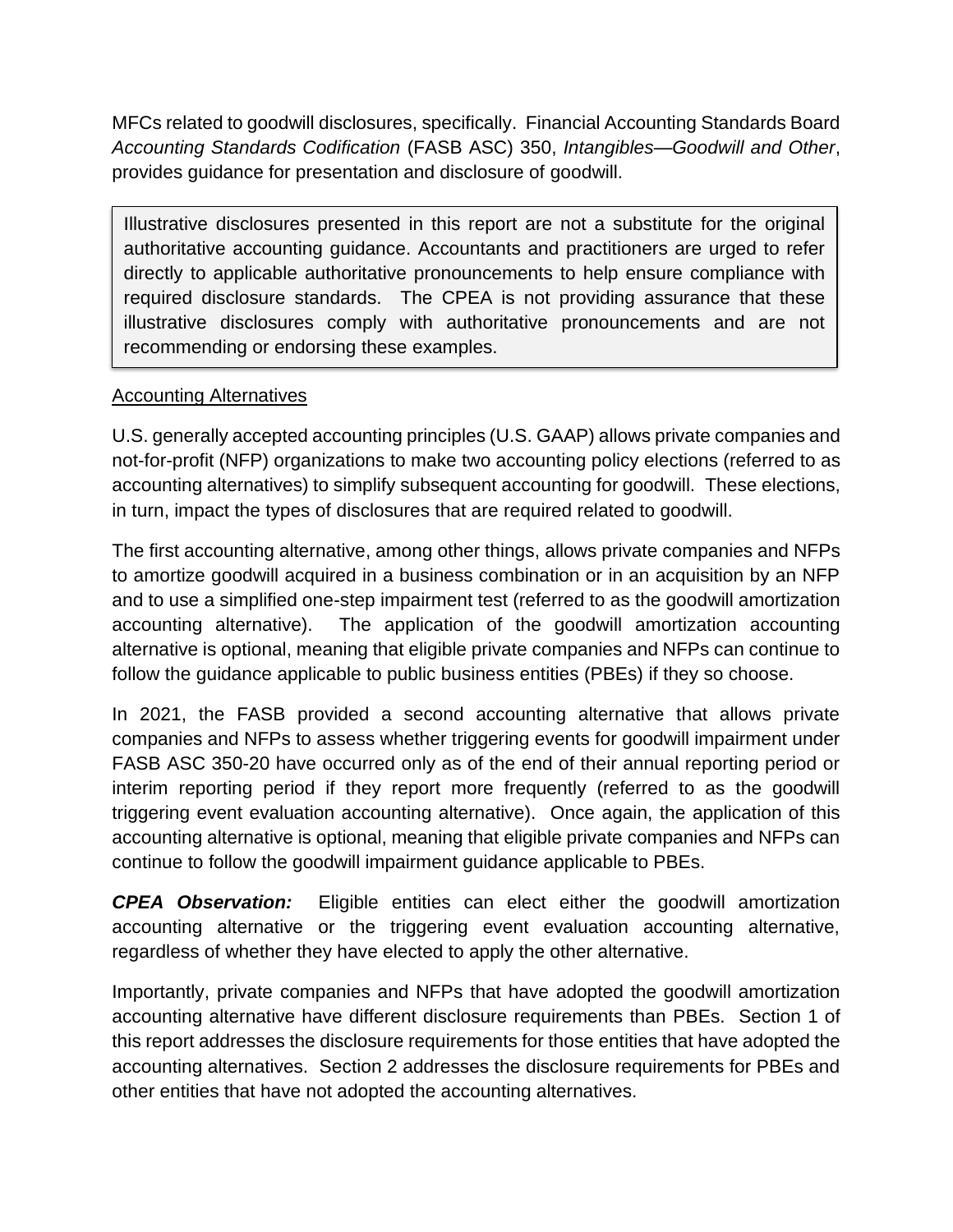## **Section 1: Entities Electing the Accounting Alternatives**

#### Disclosure Requirements (FASB ASC 350-20-50-3A)

The following information should be disclosed in the notes to financial statements for any additions to goodwill in each period for which a statement of financial position is presented:

- a. The amount assigned to goodwill in total and by major business combination, by major acquisition by an NFP entity, or by reorganization event resulting in fresh-start reporting
- b. The weighted-average amortization period in total and the amortization period by major business combination, by major acquisition by an NFP entity, or by reorganization event resulting in fresh-start reporting

The following information should be disclosed in the financial statements or the notes to financial statements for each period for which a statement of financial position is presented:

- a. The gross carrying amounts of goodwill, accumulated amortization, and accumulated impairment loss
- b. The aggregate amortization expense for the period
- c. Goodwill included in a disposal group classified as held for sale in accordance with FASB ASC 360-10-45-9 and goodwill derecognized during the period without having previously been reported in a disposal group classified as held for sale

For each goodwill impairment loss recognized, the following information should be disclosed in the notes to financial statements that include the period in which the impairment loss is recognized:

- a. A description of the facts and circumstances leading to the impairment
- b. The amount of the impairment loss and the method of determining the fair value of the entity or the reporting unit (whether based on prices of comparable businesses or nonprofit activities, a present value or other valuation technique, or a combination of those methods)
- c. The caption in the income statement or statement of activities in which the impairment loss is included
- d. The method of allocating the impairment loss to the individual amortizable units of goodwill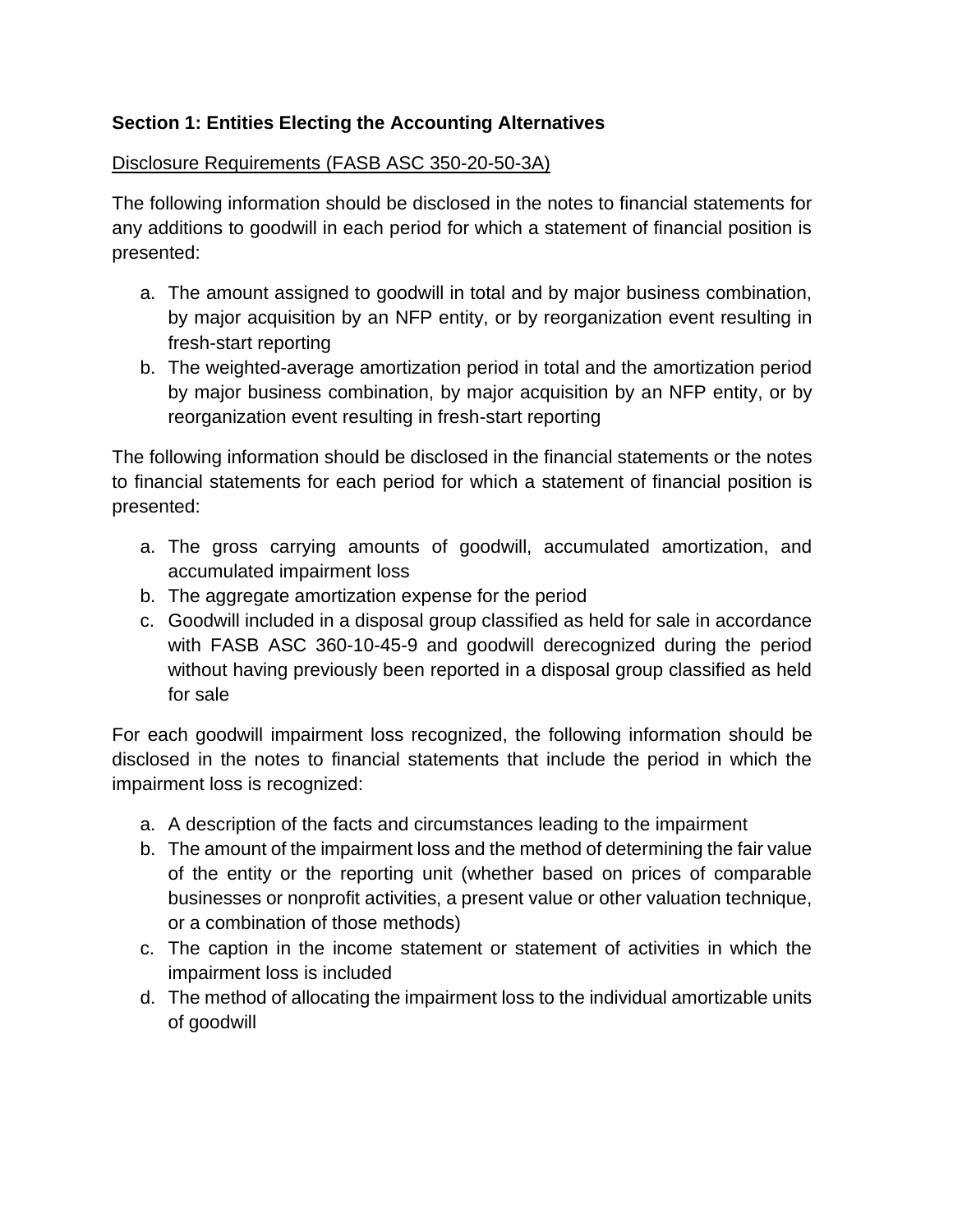In accordance with FASB ASC 350-20-50-3B, an entity within the scope of FASB ASC 350-20-15-4A that elects the accounting alternative for a goodwill impairment triggering event evaluation should disclose its use of the alternative as a significant accounting policy in accordance with FASB ASC 235, *Notes to Financial Statements*, specifically FABS ASC 235-10-50-1.

*CPEA Observation:* FASB ASC 820, *Fair Value Measurement*, generally requires disclosure of quantitative information regarding significant unobservable inputs. However, a private company or NFP is not required to make these disclosures for goodwill after the goodwill is initially recognized as part of a business combination or an acquisition by an NFP.

## Financial Statement Presentation

FASB ASC 350-20-45-5 indicates that the aggregate amount of goodwill net of accumulated amortization and impairment should be presented as a separate line item in the statement of financial position..

FASB ASC 350-20-45-6 indicates that the amortization and aggregate amount of impairment of goodwill shall be presented in income statement or statement of activities line items within continuing operations (or similar caption) unless the amortization or a goodwill impairment loss is associated with a discontinued operation.

FASB ASC 350-20-45-7 indicates that the amortization and impairment of goodwill associated with a discontinued operation should be included (on a net-of-tax basis) within the results of discontinued operations.

In accordance with FASB ASC 350-20-40-9, when a portion of an entity (or a reporting unit) that constitutes a business or nonprofit activity is to be disposed of, goodwill associated with that business or nonprofit activity should be included in the carrying amount of the business or nonprofit activity in determining the gain or loss on disposal. An entity should use a reasonable and rational approach to determine the amount of goodwill associated with the business or nonprofit activity of which is being disposed.

#### **Section 2: All Other Entities**

#### Disclosures about Changes in Carrying Amounts

FASB ASC 350-20-50-1 provides the disclosure requirements related to changes in the carrying amounts of goodwill. According to that guidance, a reporting entity must disclose any changes to the carrying amount of goodwill from the beginning of the reporting period to the end of the period. Further, each of the following categories should be reported separately: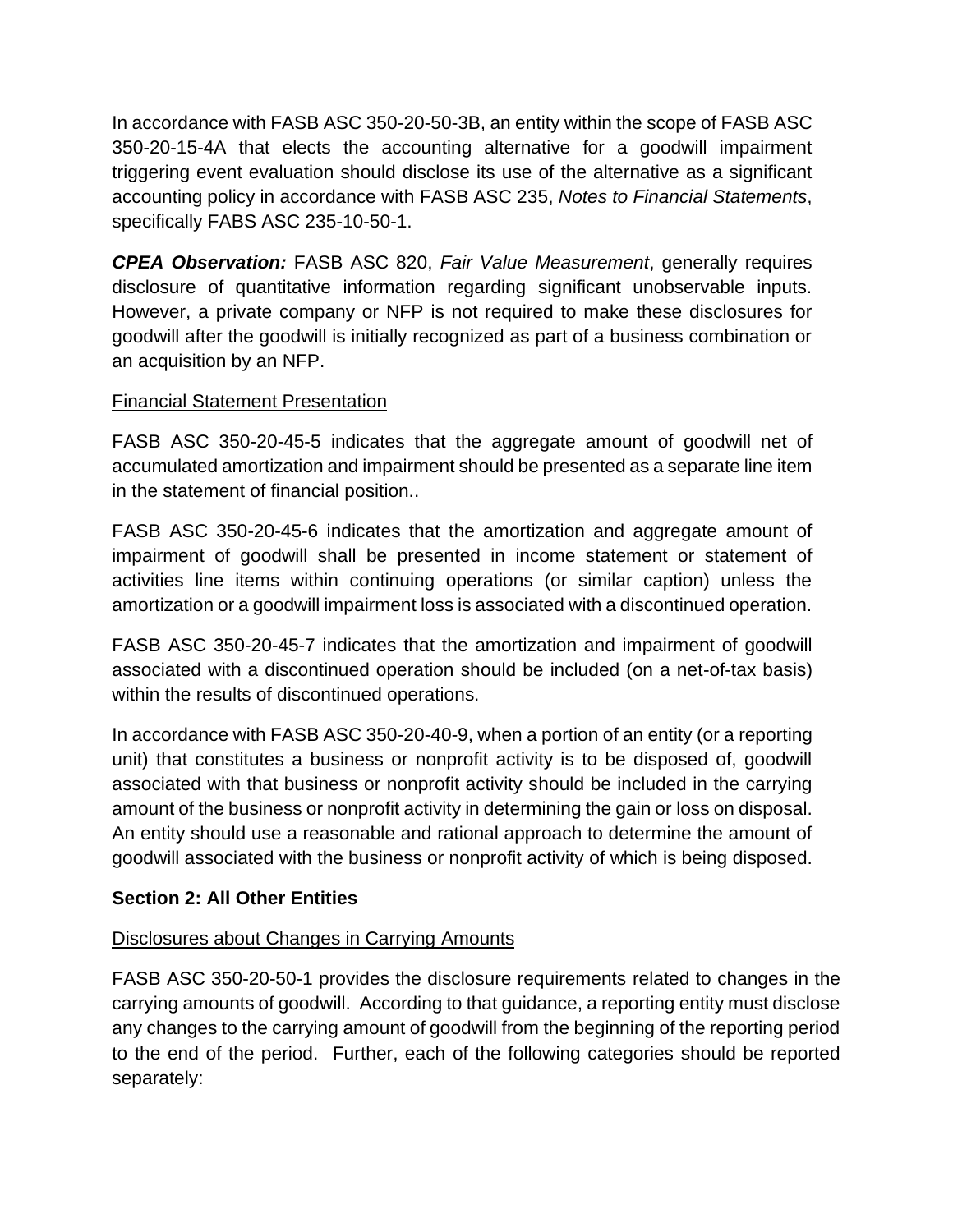- The gross carrying amount of goodwill as of the beginning of the period and the accumulated goodwill impairment losses as of the beginning of the period
- Additions for new amounts of goodwill recognized, with an exception for goodwill in a disposal group that, at the time of acquisition, satisfies the conditions for classification as held for sale
- Changes related to deferred tax assets recognized pursuant to the guidance in FASB ASC 805, *Business Combinations*
- The amount of goodwill in a disposal group that, at the time of acquisition, can be classified as held for sale and the amount of goodwill derecognized that had not been accounted for as part of a disposal group classified as held for sale
- Decreases for impairment losses recognized according to the requirements of FASB ASC 350-20
- Increases or decreases for the net effects of foreign exchange differences as prescribed by FASB ASC 830, *Foreign Currency Matters*
- Other changes to the carrying amounts of recognized goodwill that occurred during the period and are not included in this list
- The gross carrying amount of goodwill as of the end of the period and the accumulated goodwill impairment losses as of the end of the period

An entity may have a reporting unit with a zero or negative carrying value of net assets. If this reporting unit has goodwill allocated to it, according to FASB ASC 350-20-50-1A, that fact must be disclosed along with:

- The amount of allocated goodwill
- Which reportable segment contains the reporting unit

The following is an example of this disclosure requirement from Caesars Entertainment Corporation.

## **Note 7–Goodwill and Other Intangible Assets**

\$405 million of goodwill is associated with a reporting unit with zero or negative carrying value. As the reporting unit has a positive fair value, there was no impairment associated with this reporting unit.

## Disclosures for Goodwill Impairment Losses

According to FASB ASC 350-20-50-2, a reporting entity must provide the following information for every goodwill impairment loss that occurs during the reporting period. This information must be disclosed in the notes to the financial statements that are issued for the same period in which the losses are recognized: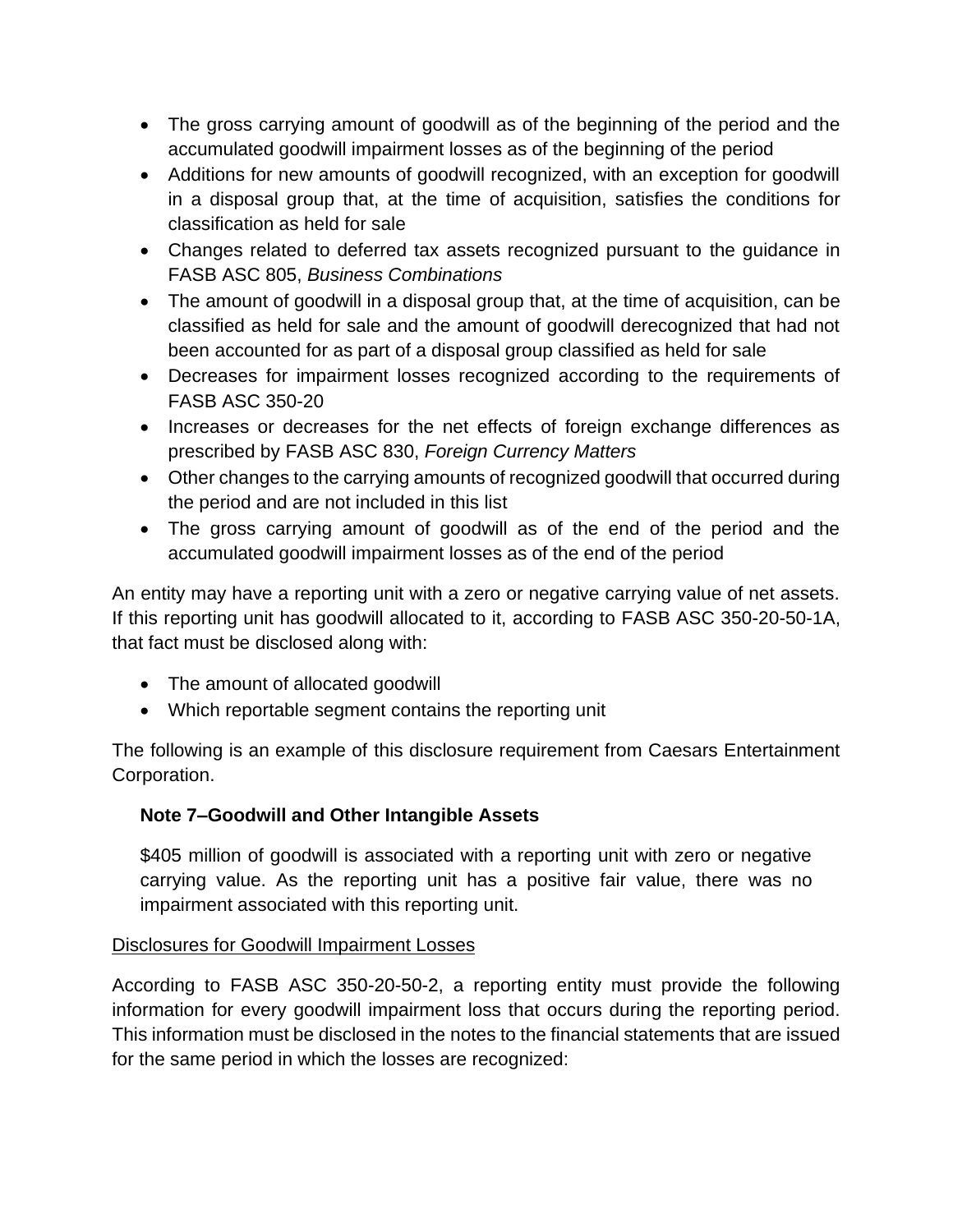- Facts and circumstances contributing to the goodwill impairment loss
- Amount of the goodwill impairment loss, as well as the approach for establishing the fair value of the reporting unit; possible methods include:
	- o Quoted market prices of the reporting unit
	- o Prices of a business or NFP comparable to the reporting unit
	- o Present value calculations or other valuation techniques applied to the performance measures of the reporting entity
	- o A combination of these methods

The following table provides examples of disclosures made by public companies about the facts and circumstances contributing to a goodwill impairment loss. The level of detail that an entity uses for this disclosure may depend, in part, on the significance of the impairment to the entity's financial statements.

| Company                              | <b>Excerpt from SEC Filing</b>                                                                                                                                                                                                                                                                                                                                                                                                                                                                                                                                                                                                                           |
|--------------------------------------|----------------------------------------------------------------------------------------------------------------------------------------------------------------------------------------------------------------------------------------------------------------------------------------------------------------------------------------------------------------------------------------------------------------------------------------------------------------------------------------------------------------------------------------------------------------------------------------------------------------------------------------------------------|
| <b>Bristow Group</b><br>Inc.         | Loss on impairment included goodwill impairment charges of \$8.7<br>million for the three and nine months ended December 31, 2016 ()<br>The goodwill impairment charges related to Eastern Airways and<br>resulted from an overall reduction in expected operating results due to<br>the downturn in the oil and gas market driven by reduced crude oil<br>prices[.]                                                                                                                                                                                                                                                                                     |
| Sonoco<br><b>Products</b><br>Company | During the Company's annual goodwill impairment testing conducted<br>during the third quarter of 2016, management concluded that goodwill<br>associated with the Company's Paper and Industrial Converted<br>Products - Brazil reporting unit had become impaired as a result of the<br>continued deterioration of economic conditions in Brazil. Accordingly,<br>an impairment charge totaling \$2,617, the entire amount of goodwill<br>associated with this reporting unit, was recognized during the third<br>quarter of 2016.                                                                                                                       |
| Mesa<br>Laboratories<br>Inc.         | During the nine months ended December 31, 2017, revenues in our<br>Cold Chain Packaging reporting segment decreased significantly as<br>compared to the same period in the prior year primarily due to a<br>significant decrease in revenues from our largest customer and the loss<br>of the business of one of our larger customers. During the three months<br>ended December 31, 2017 we completed a detailed review of the cold<br>chain packaging business and concluded that long and difficult sales-<br>cycles associated with this product set, when coupled with higher than<br>previously contemplated costs for operating and expanding the |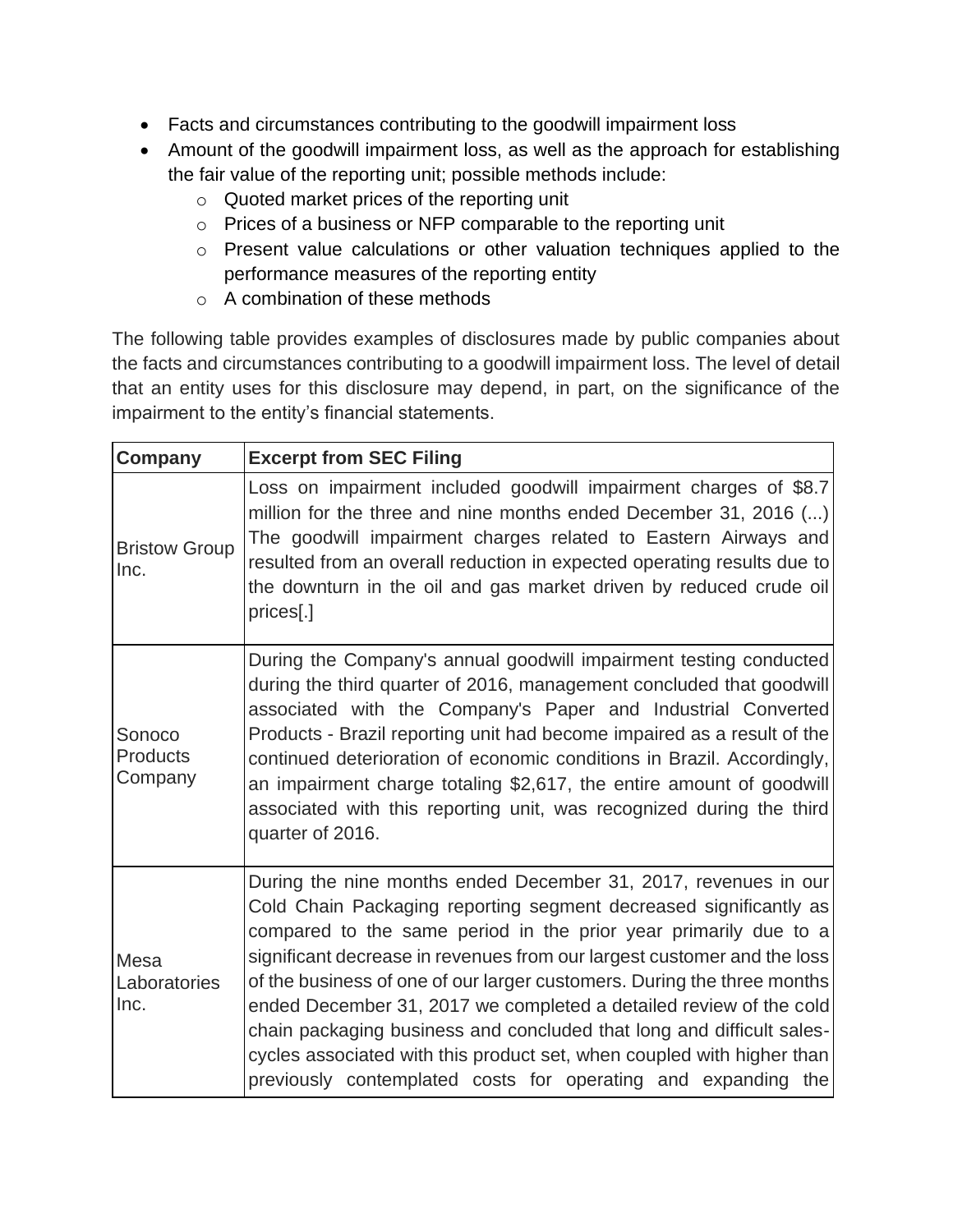necessary infrastructure to support revenues growth have resulted in a forecast of lower than expected revenues, gross margin percentages and overall profitability as compared to our original model for this business. Based on these facts, we concluded that we had a triggering event requiring assessment of impairment for certain of our long-lived assets associated with the Cold Chain Packaging reporting segment. As a result, we reviewed the long-lived assets associated with this reporting segment and recorded a \$13,819,000 impairment charge related to goodwill, which is included in impairment loss on goodwill on the accompanying condensed consolidated statements of operations for the three and nine months ended December 31, 2017. The impairment loss was measured using a market approach utilizing an EBITA multiple model. The remaining goodwill and intangible assets associated with this segment are \$1,434,000 and \$4,340,000, respectively as of December 31, 2017.

*CPEA Observation:* FASB ASC 820 generally requires disclosure of quantitative information regarding significant unobservable inputs. However, a reporting entity is not required to make these disclosures for goodwill after the goodwill is initially recognized as part of a business combination or an acquisition by an NFP entity, according to FASB ASC 350-20-50-3.

#### Financial Statement Presentation

FASB ASC 350 requires that the aggregate amount of goodwill be presented as a separate line item in the balance sheet. FASB ASC 350-30-45-1 also requires that, at a minimum, the aggregate balance of intangible assets (excluding goodwill) be shown as a separate line item on the balance sheet.

Goodwill impairment losses should be presented as a separate line item in the income statement before the subtotal "income from continuing operations" (or similar caption) unless a goodwill impairment loss is associated with a discontinued operation. According to FASB ASC 350-20-45-3, a goodwill impairment loss associated with a discontinued operation should be included within the results of discontinued operations. Any portion of goodwill assigned to net assets that represent a business disposed of should be recognized as part of the gain or loss on disposal of those assets and not with other goodwill impairment losses.